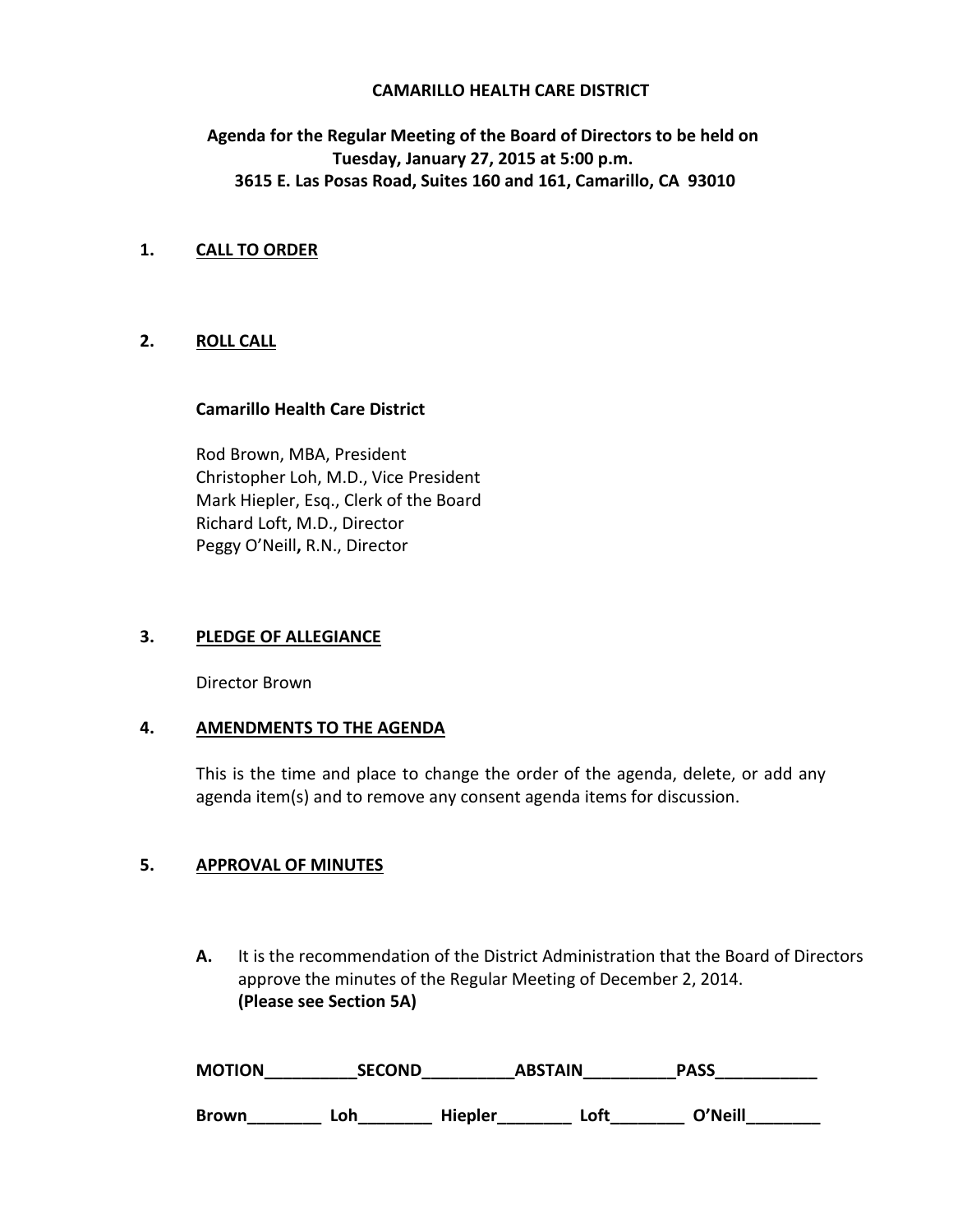# **CAMARILLO HEALTH CARE DISTRICT** *Agenda for the Regular Meeting of the Board of Directors on January 27, 2015*

# **6. PUBLIC COMMENT**

The Camarillo Health Care District Board of Directors will hear from the public on any item of interest that is not on the agenda. The Board of Directors cannot take action on any item not scheduled on the agenda. These items may be referred for administrative action or scheduled on a future agenda. You have the opportunity to address the Board at the following times:

- **A. AGENDA ITEM** during Public Comments or at the time the Board considers the agenda item.
- **B. UNSCHEDULED ITEMS** during Public Comments.
- **C. PUBLIC HEARING** at the time for public hearings.
- **7. MANAGEMENT REPORTS** Includes financial reports, updates and committee reports. **(Please see Section 7)**

# **CHIEF EXECUTIVE OFFICER REPORT**

- **CHIEF OPERATIONS OFFICER**
- **CHIEF RESOURCE OFFICER REPORT**
- **FINANCIAL REPORT**

## **8. CONSENT CALENDAR**

 **A.** Donations: November and December 2014  **(Please see Section 8-A)** 

**B.** Review the District Finance and Investment Policies. There are no recommended changes at this time. **(Please see Section 8-B)** 

 **C.** Review and approve Attachment B, determining the amount of compensation earnable pursuant to California Code of Regulations (CCR) Title 2, Section 570.5. **(Please see Section 8-C)**

| <b>MOTION</b> | <b>SECOND</b> |                | <b>ABSTAIN</b> | <b>PASS</b> |  |
|---------------|---------------|----------------|----------------|-------------|--|
| <b>BROWN</b>  | <b>OH</b>     | <b>HIEPLER</b> | LOFT           | OʻNFILI     |  |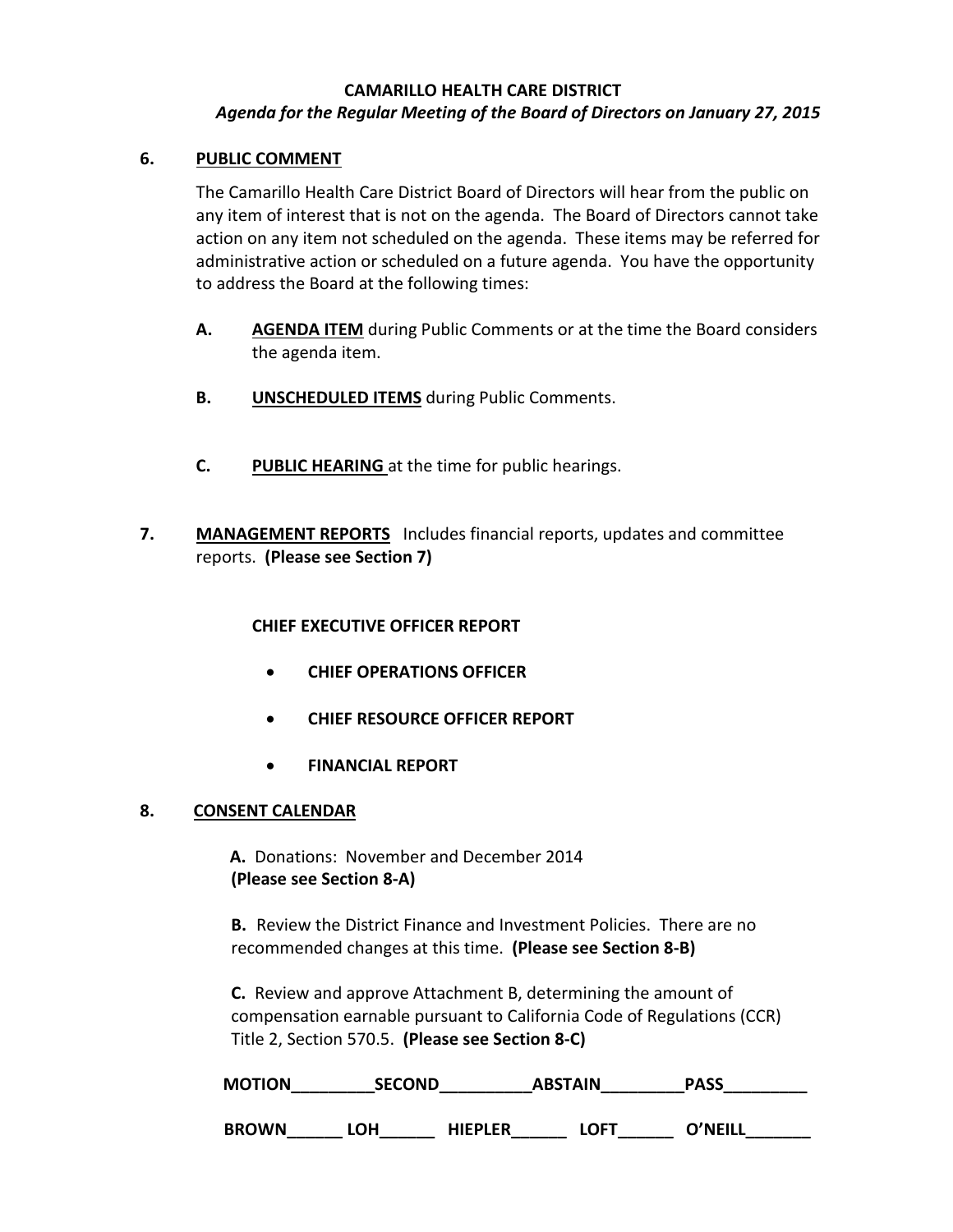# **CAMARILLO HEALTH CARE DISTRICT** *Agenda for the Regular Meeting of the Board of Directors on January 27, 2015*

# **9. ACTION ITEM**

**A.** It is the recommendation of the Administration that the Board of Directors approve Resolution 15-01, Approving Statement of Director Duties and Responsibilities for 2015. **(Please see section 9-A)**

| <b>MOTION</b>         | <b>SECOND</b> | <b>ABSTAIN</b> | <b>PASS</b> |
|-----------------------|---------------|----------------|-------------|
|                       |               |                |             |
| <b>Roll Call Vote</b> |               |                |             |
| Rod Brown             |               |                |             |
| Christopher Loh       |               |                |             |
| Mark Hiepler          |               |                |             |
| <b>Richard Loft</b>   |               |                |             |
| Peggy O'Neill         |               |                |             |

**B.** It is the recommendation of the Administration that the Board of Directors approve Resolution 15-02 authorizing investment of monies in the Local Agency Investment Fund. **(Please see section 9-B)**

| <b>MOTION</b>                                                          | <b>SECOND</b> | <b>ABSTAIN</b> | <b>PASS</b> |
|------------------------------------------------------------------------|---------------|----------------|-------------|
| <b>Roll Call Vote</b><br>Rod Brown                                     |               |                |             |
| Christopher Loh<br>Mark Hiepler<br><b>Richard Loft</b><br>Peggy O'Neil |               |                |             |

**C.** It is the recommendation of District Administration that the Board of Directors approve Resolution 15-03, Approving Submission of Grant and/or Funding Applications and Authorizing Signatures. **(Please see section 9-C)** 

| <b>MOTION</b> | <b>SECOND</b> | <b>ABSTAIN</b> | <b>PASS</b> |
|---------------|---------------|----------------|-------------|
|               |               |                |             |

# **Roll Call Vote** Rod Brown \_\_\_\_\_\_\_\_\_\_ Christopher Loh \_\_\_\_\_\_\_\_\_\_ Mark Hiepler Richard Loft \_\_\_\_\_\_\_\_\_\_ Peggy O'Neill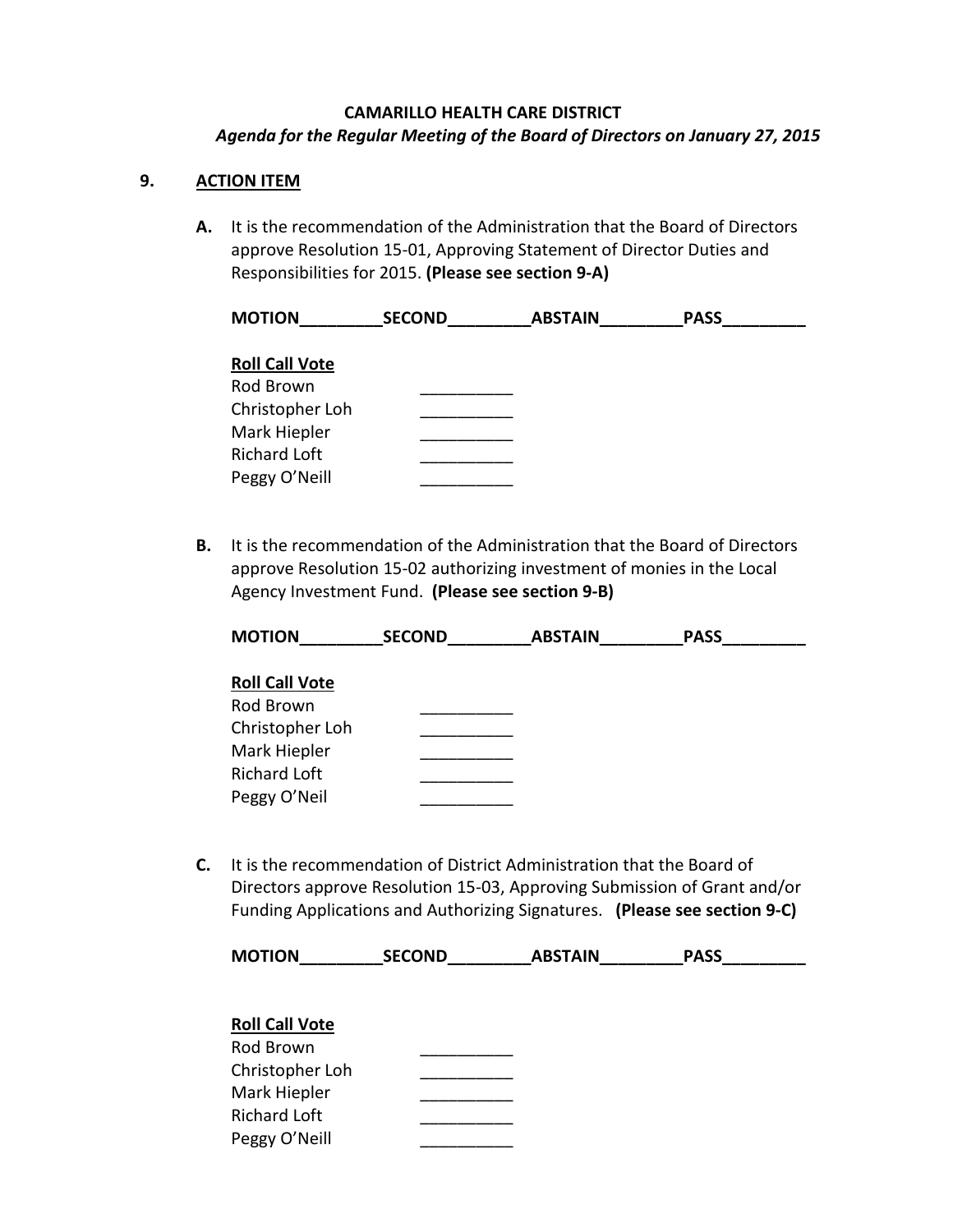# **CAMARILLO HEALTH CARE DISTRICT** *Agenda for the Regular Meeting of the Board of Directors on January 27, 2015*

**D.** It is the recommendation of District Administration that the Board of Directors approve Resolution 15-04, amending District By-Laws to reflect changes to District Standing Committees. **(Please see Section 9-D)**

**MOTION\_\_\_\_\_\_\_\_\_SECOND\_\_\_\_\_\_\_\_\_ABSTAIN\_\_\_\_\_\_\_\_\_PASS\_\_\_\_\_\_\_\_\_ Roll Call Vote** Rod Brown \_\_\_\_\_\_\_\_\_\_ Christopher Loh \_\_\_\_\_\_\_\_\_\_ Mark Hiepler Richard Loft \_\_\_\_\_\_\_\_\_\_ Peggy O'Neill \_\_\_\_\_\_\_\_\_\_

**E.** It is the recommendation of District's Legal Counsel and the Ad Hoc Committee that the Board of Directors approve the Procedures and Performance Evaluation Materials for the CEO Review.

**(Please See Section 9-E)**

| <b>MOTION</b>         | <b>SECOND</b> | <b>ABSTAIN</b> | <b>PASS</b> |  |
|-----------------------|---------------|----------------|-------------|--|
| <b>Roll Call Vote</b> |               |                |             |  |
| Rod Brown             |               |                |             |  |
| Christopher Loh       |               |                |             |  |
| Mark Hiepler          |               |                |             |  |

- **F.** It is the recommendation of District Administration that the Board of Directors approve Adult Day Care Facility construction change order OCO #6 as follows: **(Please see section 9-F)**
	- COR #27.R2 Kitchen Hood Bracing; Electrical and Drywall Patch for Ansul System Installation.

| <b>MOTION</b> | <b>SECOND</b> |                | <b>ABSTAIN</b> | <b>PASS</b> |
|---------------|---------------|----------------|----------------|-------------|
| <b>BROWN</b>  | LOH           | <b>HIEPLER</b> | LOFT           | O'NEILL     |

# **10. BOARD PRESIDENT'S REPORT**

Richard Loft \_\_\_\_\_\_\_\_\_\_ Peggy O'Neill \_\_\_\_\_\_\_\_\_\_

2015 Standing Committee Assignments